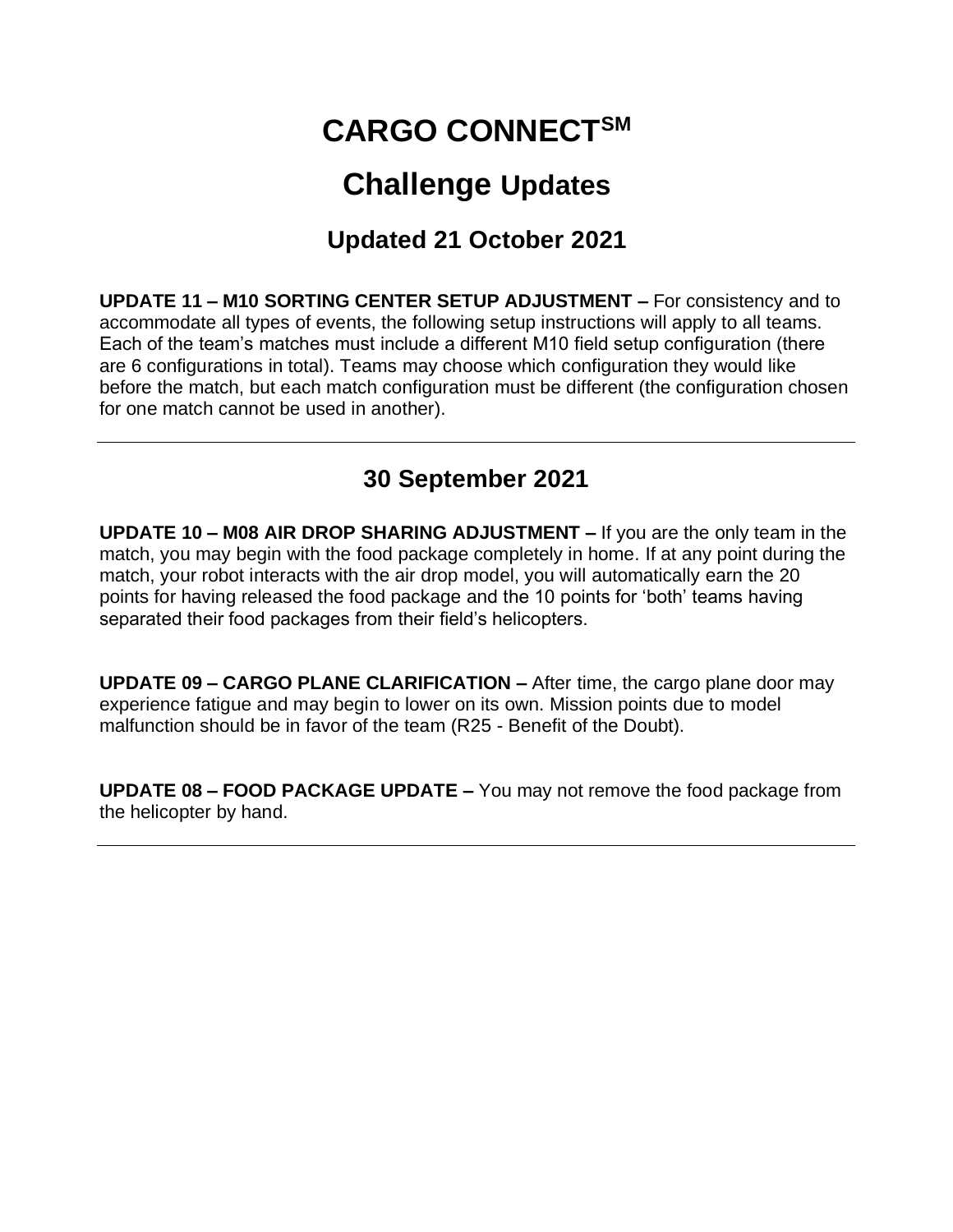### **17 August 2021**

**UPDATE 07 – M11 HOME DELIVERY CLARIFICATION–** The following pictures have been provided as additional examples of the food package being on the doorstep partly vs completely:



**UPDATE 06 – R19 STRANDED CARGO UPDATE –** The wording for R19 STRANDED CARGO has changed and provides teams with more options when former cargo rests partly in Home. The new wording is:

#### **R19 STRANDED CARGO**

**COMPLETELY OUTSIDE HOME:** If cargo is dropped or left outside of Home, wait for it to come to rest. If the former cargo rests completely outside of Home, it stays as is unless the robot changes it.

**PARTLY IN HOME:** Teams may remove former cargo that rests partly in home by hand at any time. If the object removed was a mission model, it must be given to the referee for the remainder of the match. If the object was equipment, it must be taken into home and the team will lose one precision token.

**UPDATE 05 – M08 AIR DROP SCORING CLARIFICATION –** When both teams have separated their food packages from their field's helicopter, both teams will earn 10 points. These points are additional to any other points scored in this mission. The new wording for M08 bullet 3 is:

If both teams have separated their food packages from their field's helicopters: **10 added**

**UPDATE 04 – R15 INTERRUPTION CLARIFICATION –** The first bullet of R15 INTERRUPTION should reference R16 and R18, not R19.

**UPDATE 03 – HINGED CONTAINER CONTENT PIECES –** In Bag 3 of the Challenge Set, there are two sets of content pieces provided with the hinged container. Only one of these sets are to be used in the robot game. The other set are extra and to be used as replacement pieces. The picture below shows the hinged container and the two identical sets of content pieces: